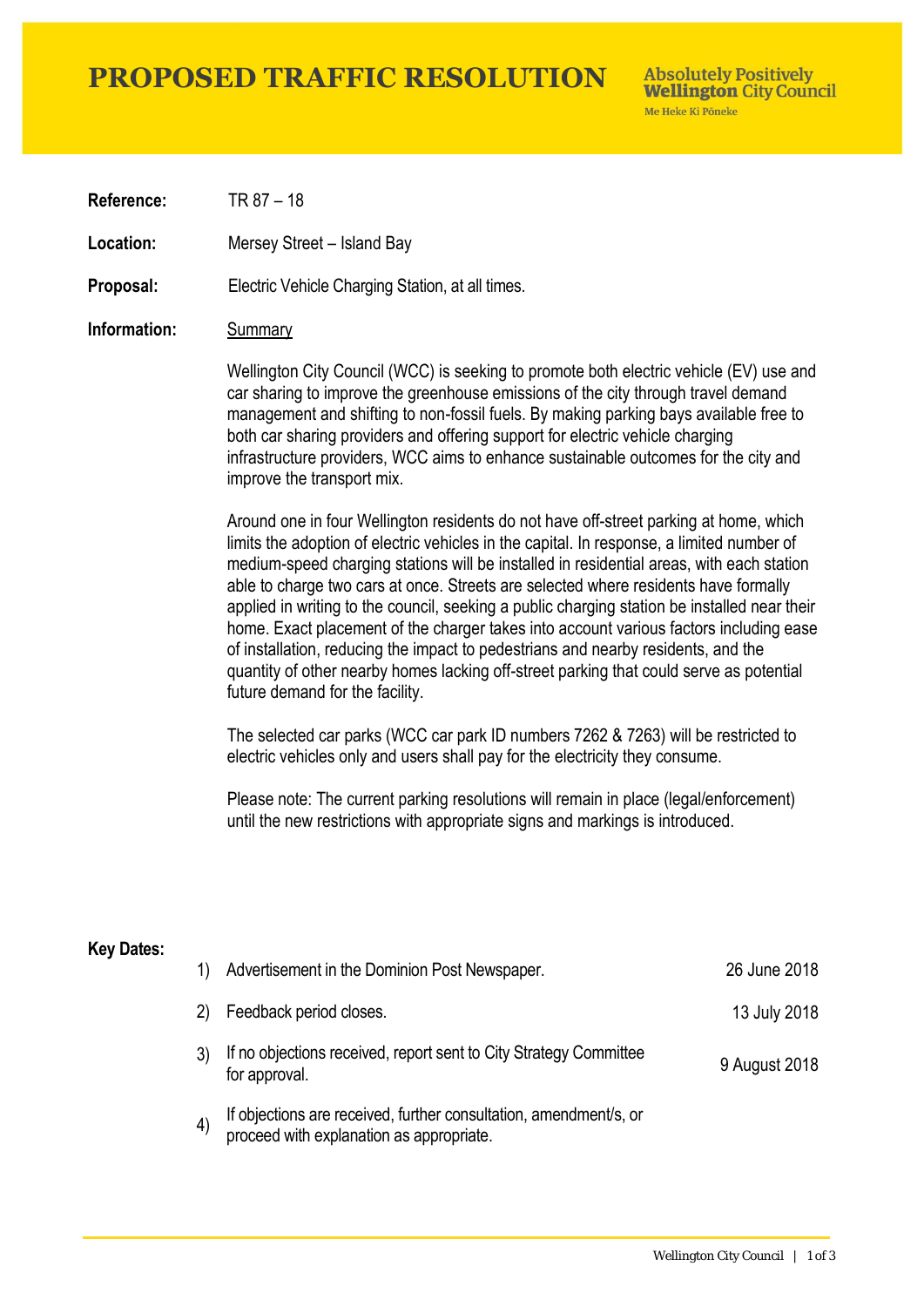# **PROPOSED TRAFFIC RESOLUTION**

## **Legal Description:**

*Add to Schedule B (Class Restricted) of the Traffic Restrictions Schedule* 

| <b>Column One</b>    | <b>Column Two</b>                                                                | <b>Column Three</b>                                                                                                                                                                                                                                                                |
|----------------------|----------------------------------------------------------------------------------|------------------------------------------------------------------------------------------------------------------------------------------------------------------------------------------------------------------------------------------------------------------------------------|
| <b>Mersey Street</b> | Parking place in the form<br>of electric vehicles only<br>parking, at all times. | North side, commencing 29.5 metres<br>west of its intersection with The<br>Parade (Grid coordinates<br>$X = 1,748,316.160$ m<br>$Y = 5,422,293.530 \text{ m}$ and extending<br>in a westerly direction following the<br>northern kerbline for 5.2 metres (2)<br>angled car parks). |

**Date:** 20/06/18

**Prepared By:** Charles Kingsford **(Principal Traffic Engineer, T/L) Approved By:** Steve Spence **(Chief Advisor, Transport & Infrastructure)**

## **WCC Contact:**

### Sigurd Magnusson **Sustainability Advisor**

Wellington City Council 101 Wakefield Street / PO Box 2199, Wellington Phone: +64 4 803 8697 Email: electricvehicles@wcc.govt.nz